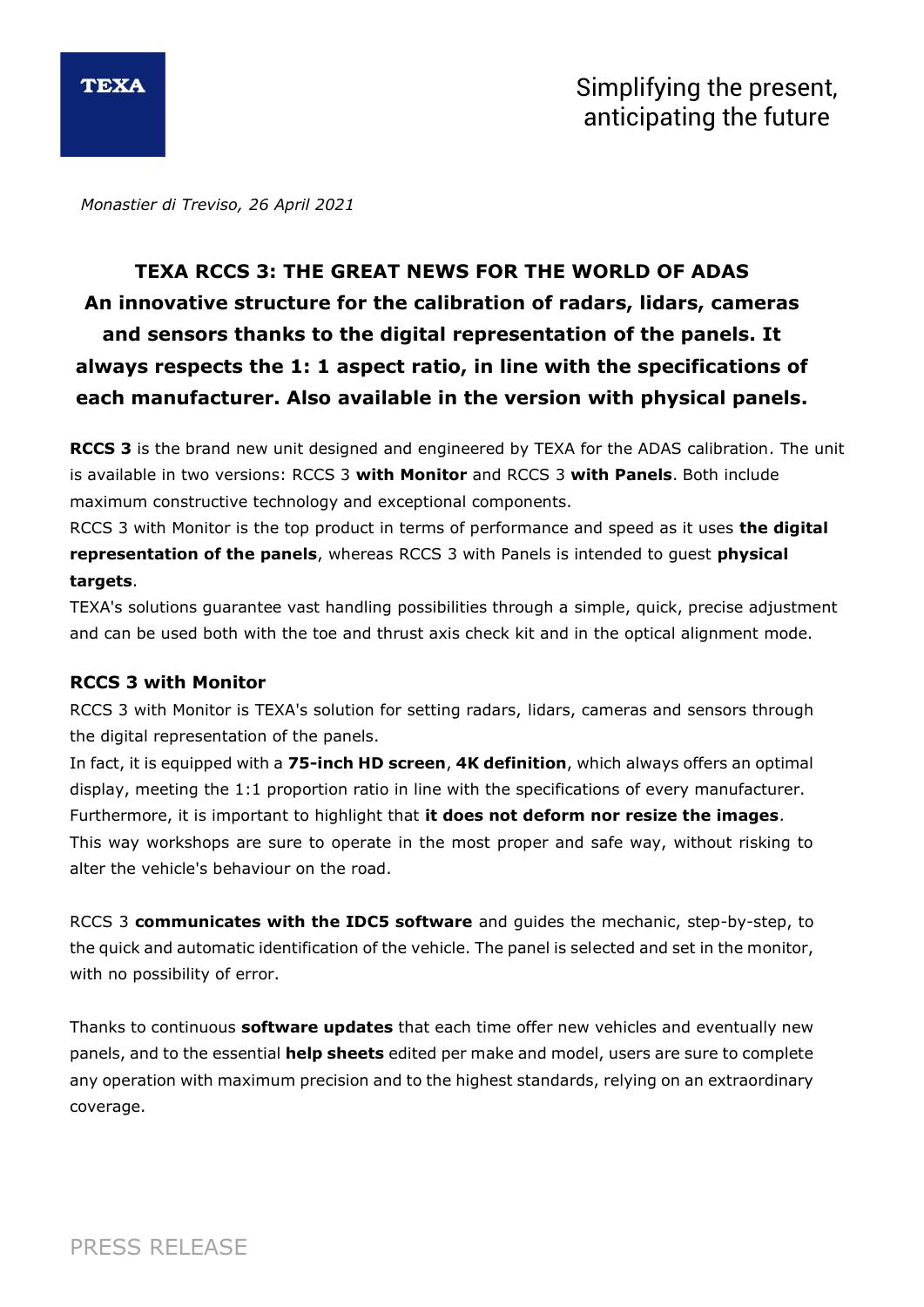## Simplifying the present, anticipating the future

## **Intelligence and safety thanks to the Mini "on-board" PC**

An actual **Mini PC** built into the unit, installed in the version RCCS 3 with Monitor, guarantees the use of an intelligent system that **synchronises the ICD5 software and the TEXA unit perfectly**.

The images of the panels are transmitted and positioned automatically, based on the vehicle selection made. They are displayed through a linear, safe and quick process.

### **Precise, simple and quick adjustments and movements**

RCCS 3 is made up by a very robust main support, which height can be adjusted thanks to its electrical operation. Using practical knobs, **it can be easily tilted to the side and forward**.

A handhwheel and a laser level allow also performing millimetric side movements. On top of the unit there is another laser level, very useful for finding the centre of the vehicle simply pointing it onto the front logo.

The horizontal adjustment bar is equipped with two distance measurers and a reflecting plate, the latter with a central laser for the front radar's aiming.

RCCS 3 is easy to move within the workshop thanks to its **oversized pivoting wheels**.

This technological equipment allows positioning RCCS 3 and aligning it correctly with respect to the vehicle and to the ground **easily**, with **absolute precision** and in complete **safety**.

## **Vehicle ride height check kit**

Before any calibration, other than verifying the alignment of RCCS 3 with respect to the vehicle, it is important to also check the **ride height of the vehicle** you are working on.

To this end, in order to offer an even more complete and professional service, RCCS 3, in both versions, can be equipped with **four CCD electronic detectors** that can be installed either on the wheels, using the rim-clamping system, or on the sides of the horizontal adjustment bar.

The lightness of the detectors and the absence of connection cables between the front and the back, confer maximum practicality and **absolute accuracy** when measuring the vehicle angles.